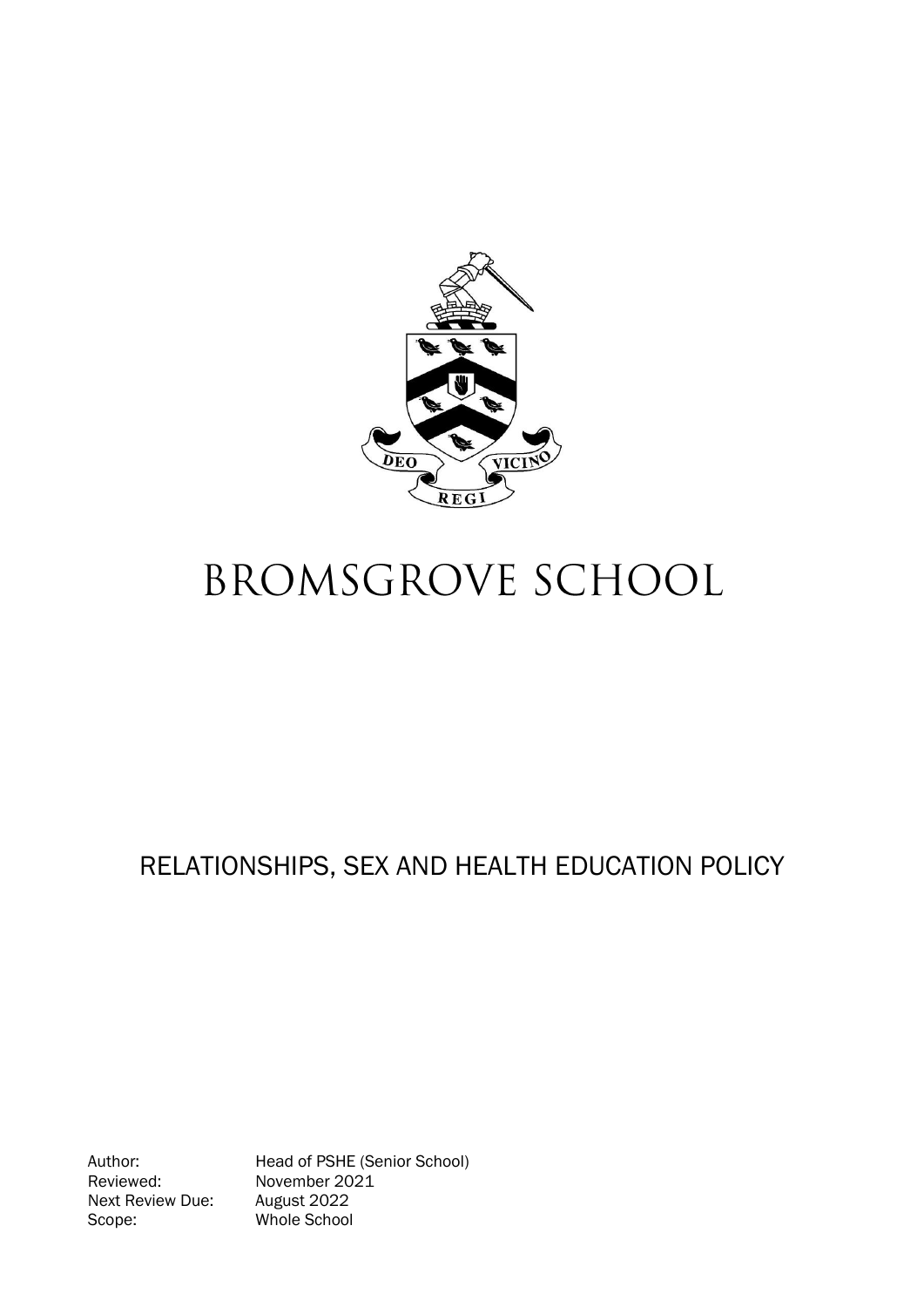# RELATIONSHIPS, SEX AND HEALTH EDUCATION (RSHE) POLICY

This policy has been written in consultation with pupils, parents, staff and the governors of Bromsgrove School according to the guidelines set out in the publications *Sex and Relationship Guidance* (DfEE, now the DfE, July 2020) and *Sex and Relationships Education (RSE) for the 21st century* (the PSHE Association, the Sex Education Forum and Brook, 2014).

It has been updated in accordance with guidance stipulated in *The Relationships Education, Relationships and Sex Education and Health Education (England) Regulations 2019*, made under sections 34 and 35 of the Children and Social Work Act 2017, making Relationships Education compulsory for all pupils receiving primary education and Relationships and Sex Education (RSE) compulsory for all pupils receiving secondary education. Personal, Social, Health and Economic Education (PSHE) continues to be compulsory in independent schools but programmes are informed by the new statutory guidance for secondary schools.

#### **BACKGROUND**

#### What is Relationships and Sex Education (RSE)?

- Lifelong learning about physical, moral and emotional development.
- Understanding the importance of marriage for family life, stable and loving relationships, respect, love and care.
- Teaching about sex, sexuality, and sexual health.
- It is not about the promotion of sexual orientation or sexual activity this would be inappropriate teaching.

Using guidance from the DfE policy statement *Relationships Education, Relationships and Sex Education, And Personal, Social, Health and Economic Education* (March 2017), RSE includes teaching about:

- different types of relationships, including friendships, family relationships, dealing with strangers and, at secondary school, intimate relationships;
- how to recognise, understand and build healthy relationships, including self-respect and respect for others, commitment, tolerance, boundaries and consent, and how to manage conflict, and also how to recognise unhealthy relationships;
- how relationships may affect health and wellbeing, including mental health;
- healthy relationships and safety online; and
- factual knowledge, from Year 7 to Year 11, around sex, sexual health and sexuality, set firmly within the context of relationships.

#### What is Sexual Health?

"Sexual Health is a state of physical, emotional, mental and social well-being related to sexuality; it is not merely the absence of disease, dysfunction or infirmity. Sexual Health requires a positive and respectful approach to sexuality and sexual relationships, as well as the possibility of having pleasurable and safe sexual experiences, free of coercion, discrimination and violence. For sexual health to be attained and maintained, the sexual rights of all persons must be protected and fulfilled" (World Health Organisation, 2002).

#### What is Health Education?

Health Education covers aspects of physical health, mental health and emotional wellbeing. It recognises that physical health and mental health are interlinked, that good physical health contributes to good mental health, and vice versa.

# HOW DOES RSHE FIT INTO THE SCHOOL'S MISSION STATEMENT?

Bromsgrove School aims to produce:

Happy, creative, moral citizens who live motivated, fulfilled lives while enriching the lives of others.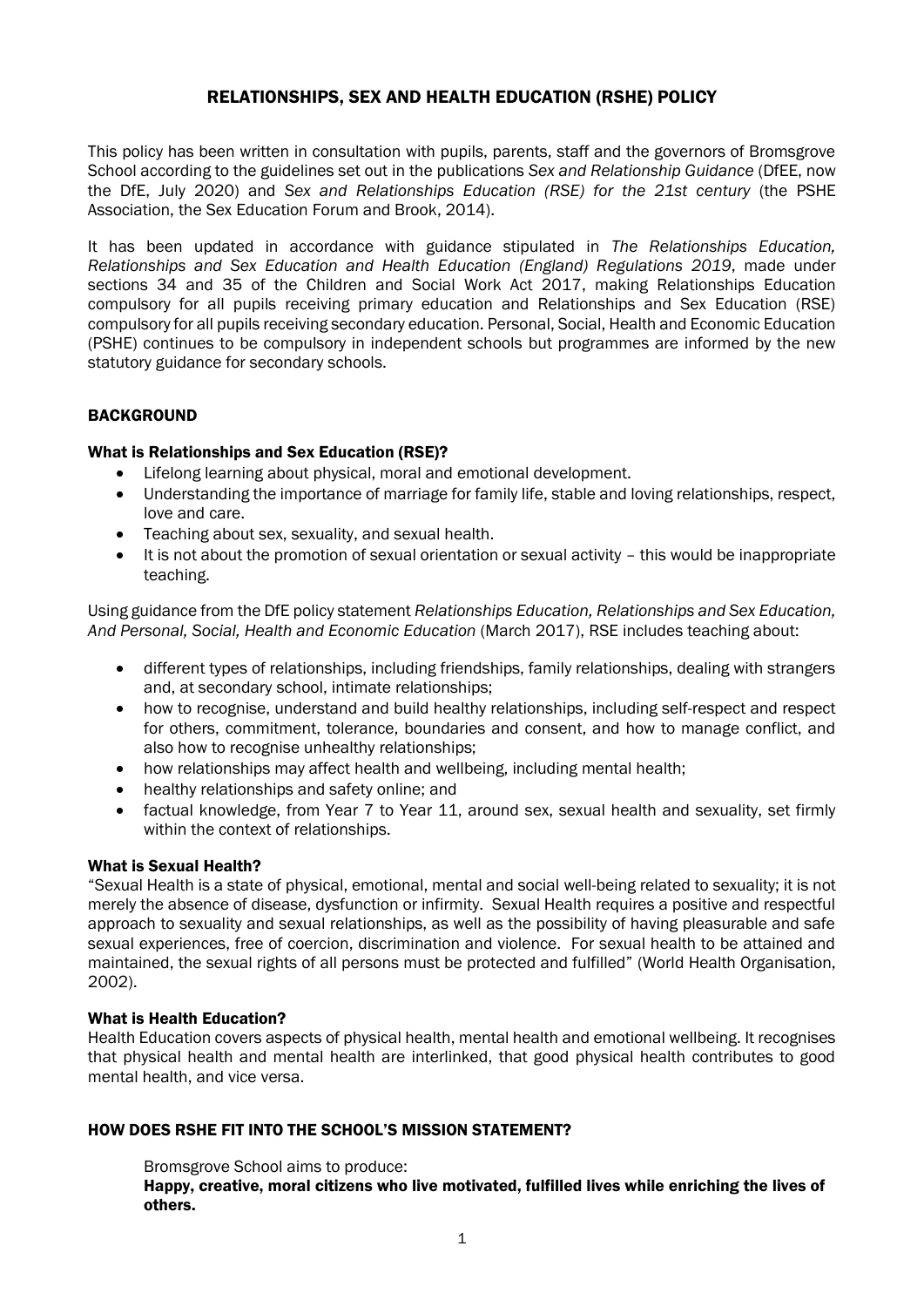#### It seeks to achieve this through: An enlightened, disciplined and broad education that responds to global change while retaining core values.

The Core Values Bromsgrove seeks to foster in its pupils are:

Humility and Confidence Compassion and Ambition Respect and Curiosity Tolerance and Vision

All aspects of the Mission Statement are touched upon by the School's PSHE programme in general, and RSHE in particular, through group work, assemblies, Chapel, classroom discussion, the curriculum and presentations.

To fulfil this overall objective, the following points are important:

- Bromsgrove School recognises that effective RSHE is essential if young people are to make responsible and well-informed decisions about their lives. It is not delivered in isolation but rooted firmly in the Personal, Social, Health and Economic Education (PSHE) framework and through teaching of the National Curriculum.
- RSHE help and support Bromsgrovians through their physical, emotional and moral development; this means that they will learn to respect themselves and others, moving from childhood through adolescence into adulthood. This helps develop skills and understanding to live confident, healthy, independent lives, allowing the young person to deal with difficult moral and social questions.
- With the School's Christian ethos, education about the nature and importance of marriage for family life is encouraged, whilst realising that there are strong and mutually supportive relationships outside marriage. At no time will the School stigmatise children based on their home circumstances.
- The School provides accurate information on understanding difference and respect in order to prevent and remove prejudice. Pupils learn to understand human sexuality, the reasons and benefits for delaying sexual activity, and appropriate advice on sexual health. It does not encourage early sexual experimentation but enables pupils to make informed decisions built on strong self-esteem, in preparation for the many different and conflicting pressures on young people.
- Teaching about mental health and emotional wellbeing as part of a comprehensive PSHE education curriculum is vital. It promotes pupils' wellbeing through an understanding of their own and others' emotions and the development of healthy coping strategies. It also contributes to safeguarding, providing pupils with knowledge, understanding and strategies to keep themselves healthy and safe, as well as equipping them to support others who are facing challenges.

### CURRICULUM ORGANISATION

The Governors recognise the importance of RSE and Health Education in the curriculum and its delivery is supported by the Executive and all staff, including those at the School Health Centre. External educators such as theatre groups, the community police officer, charities and the local NHS RSE adviser are also utilised when appropriate.

The Pre-Preparatory, Preparatory and Senior Schools (Years 9, 10 and 11) have their own PSHE leads to ensure contextual and appropriate delivery of RSE and Health Education in each area of the School. The Sixth Form PSHE programme is managed through the Lead for Enrichment.

Whilst RSE is not a statutory requirement in Sixth Form, we have many students who are new to Bromsgrove School at the beginning of year 12. Through year 12 and 13 provision for all pupils has been made across the key features as outlined in the Department for Education statutory guidance. Further details of this can be found in the Sixth Form Enrichment Policy.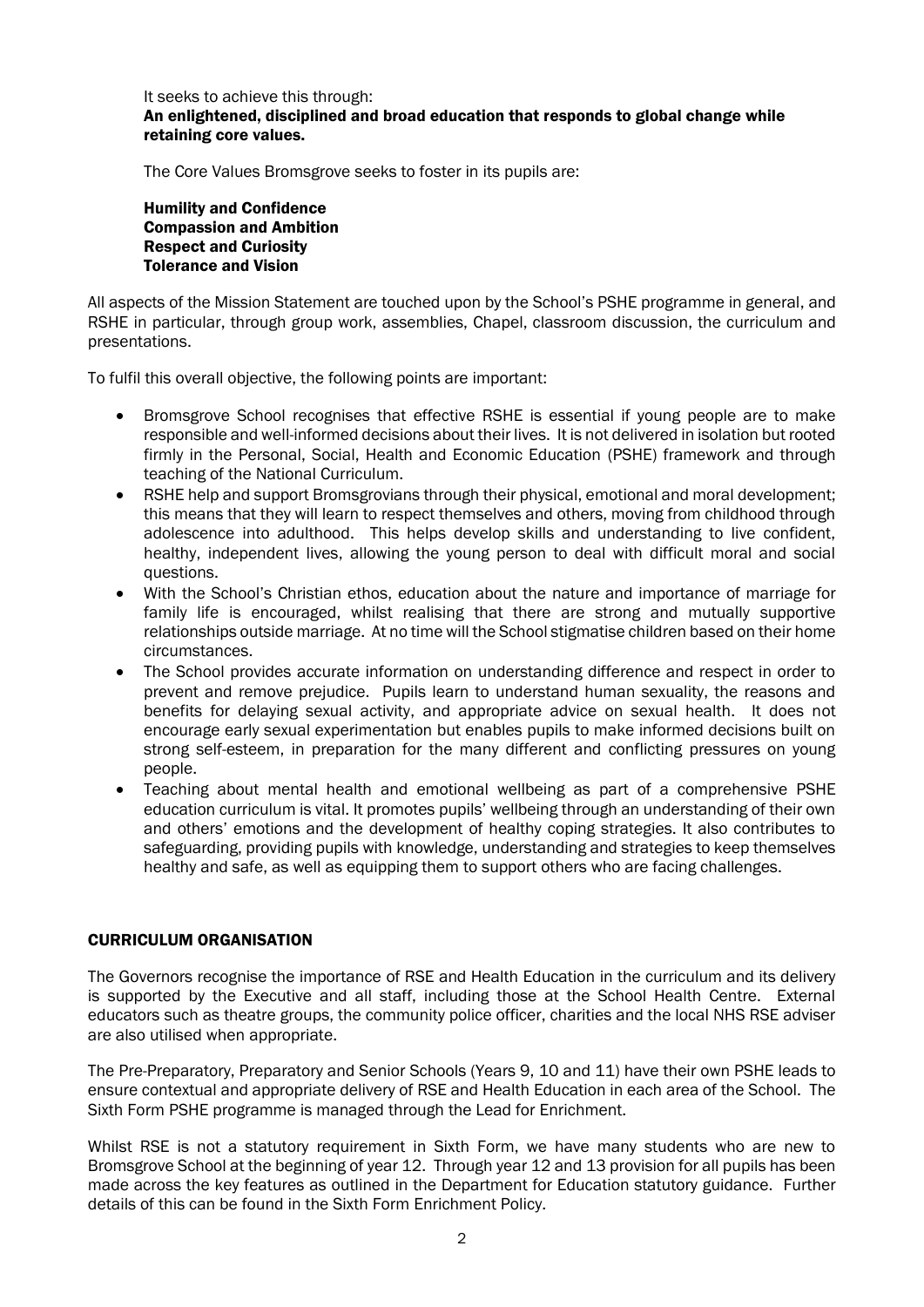| Pre-Prep                                 | <b>PSHE Lead</b>                         | Curriculum time delivered by class teachers<br>- Use of the Jigsaw platform as a source of PSHE and<br>Relationships Education content and scope                                          |
|------------------------------------------|------------------------------------------|-------------------------------------------------------------------------------------------------------------------------------------------------------------------------------------------|
| Prep                                     | <b>PSHE Lead</b>                         | Relationships Education for Years 3 to 6 and RSE for Years 7<br>and 8 are taught in timetabled PSHE lessons and through whole<br>school and extended timetable activities e.g. assemblies |
| Senior School<br>Years 9, 10<br>and $11$ | <b>PSHE</b><br>Department<br>lead by HOD | (2020–21: Year 9 – was delivered in timetabled PSHE-Life Skills<br>lessons; Years 10 and 11 - delivered in tutor time and through<br>drop-down days/visiting speakers)                    |
|                                          |                                          | 2021-22: Years 9 and 10 - delivered in timetabled PSHE-Life<br>Skills lessons; Year 11 - delivered in tutor time and through<br>drop-down days/visiting speakers                          |
|                                          |                                          | 2022-23: Years 9, 10 and 11 - delivered in timetabled PSHE-<br>Life Skills lessons                                                                                                        |
| Sixth Form                               | Head of<br>Enrichment                    | Enrichment Programme                                                                                                                                                                      |

The RSHE curriculum is informed by the PSHE Association's programme of study [available online.](https://www.pshe-association.org.uk/curriculum-and-resources/resources/programme-study-pshe-education-key-stages-1%E2%80%935)

#### CURRICULUM CONTENT

Throughout the School, emphasis is put on healthy relationships and respect, high self-esteem and tolerance, whether in the classroom, on the sports field, on stage, in House or within the wider community. The School's approach to the Prevent strategy, British Values and SMSC is understood within this broader context. Some aspects of RSE are taught through subject-specific schemes of work.

The programme aims to:

- be accurate and factual, covering a comprehensive range of information
- be inclusive in terms of gender, sexual orientation, disability, ethnicity, culture, age, religion or belief or other life-experience
- include the development of skills to support healthy and safe relationships and ensure good communication about these issues
- give students an awareness of relationships, love and care and the responsibilities of parenthood as well as sex in key stages 3 and 4
- to teach, in key stages 3 and 4, responsibility for, and the consequences of one's actions in relation to sexual activity and parenthood
- promote a critical awareness of the different attitudes and views on relationships and sex within society such as peer norms and those portrayed in the media
- provide opportunities for reflection in order to nurture personal values based on mutual respect and care
- be part of lifelong learning, starting early in childhood and continuing throughout life. It should reflect the age and level of the learner
- ensure children and young people are clearly informed of their rights such as how they can access confidential advice and health services within the boundaries of safeguarding
- be relevant and meet the needs of children and young people, and actively involve them as participants, advocates and evaluators in developing good quality provision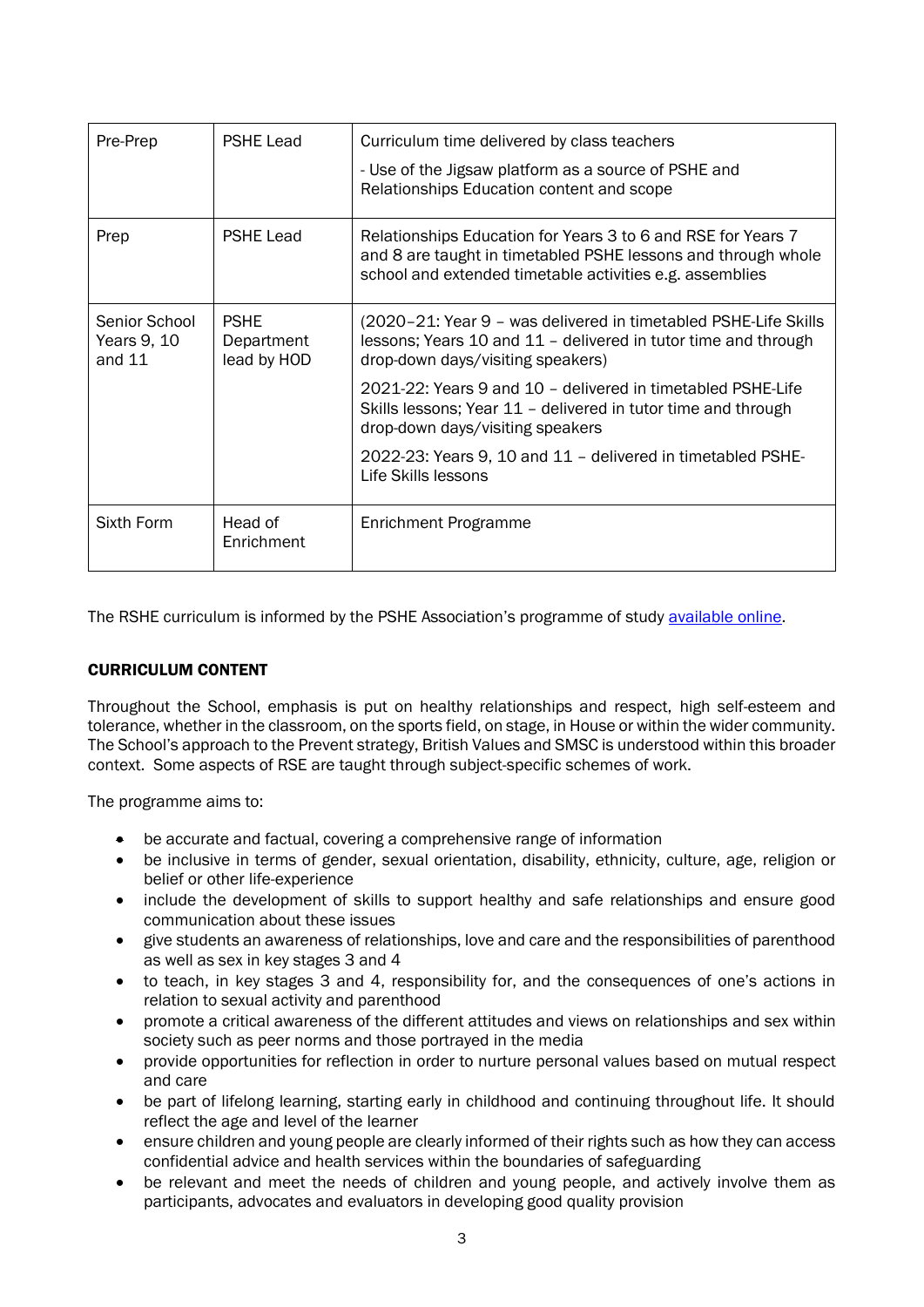- be delivered by competent and confident educators
- provide a learning environment that is safe for the children, young people and adults involved and based on the principle that prejudice, discrimination and bullying are harmful and unacceptable.
- provide a learning environment which shows that talking openly about mental health issues is an effective means of breaking down any associated stigma. The emphasis should always be on developing pupils' knowledge, understanding, skills, language and confidence to seek support, as needed, for themselves or others. They should understand when to seek help, what help is available, and the likely outcome of seeking support.

#### USE OF MATERIALS

All materials used (internet links, leaflets, classroom aids) are in accordance with the law, having regard to the age of the pupils concerned. Internet links used are checked in advance or are taken from PSHE Association quality controlled lessons and suggestions. The School has an IT Acceptable Use Policy and a filtering system on the School's network preventing students from accessing unsuitable material.

#### CONFIDENTIALITY AND THE LAW

The School encourages pupils to talk to trusted adults about RSE. It is desirable but not always possible that such persons should be parents or guardians. The law allows health professionals to see, and in some circumstances, to treat young people confidentially, and part of this process includes counselling and discussion about talking to parents.

#### PARENTAL RIGHT TO REQUEST WITHDRAWAL

Parents have the right to withdraw their children from the sex education element of RSE that falls outside the National Curriculum Science programme of study from Year 7 and above. They should do so in writing to the Head of the relevant School. When the Head receives such a letter, parents will be invited to a meeting, at which it will be explained clearly what the School's policy is, and the wishes and/or concerns of the parents will be accommodated. If that is not possible, the pupil will be withdrawn from the sex education element of RSE, and suitable work and supervision will be provided.

The proviso to the right of parents to withdraw their child is that 15-year-olds will be able to opt into sex education despite the objections of their parents – a right that will apply to students from three terms before they turn 16.

Parents do not have a right of withdrawal for 'health', 'relationships' or any other aspect of PSHE. There is no right to withdraw a child from National Curriculum Science, which includes elements of sex education such as puberty and reproduction.

#### CHILD PROTECTION

When talking to children, teachers will make it clear that they cannot always offer complete confidentiality. If a pupil makes a disclosure that indicates that abuse is taking place, the teacher is bound by law to refer that pupil to a member of the Safeguarding team. All staff are made aware of safeguarding and child protection rules and protocols.

#### EVALUATION

The School works closely with health professionals and the Local Authority to ensure that the delivery of RSE is appropriate and up to date. New statutory guidance was published by the DfE in 2019, ready for the academic year 2020 (updated to September 2021) and this informs programmes of study.

The programmes of study and the statutory guidance will be regularly reviewed by the Heads of PSHE.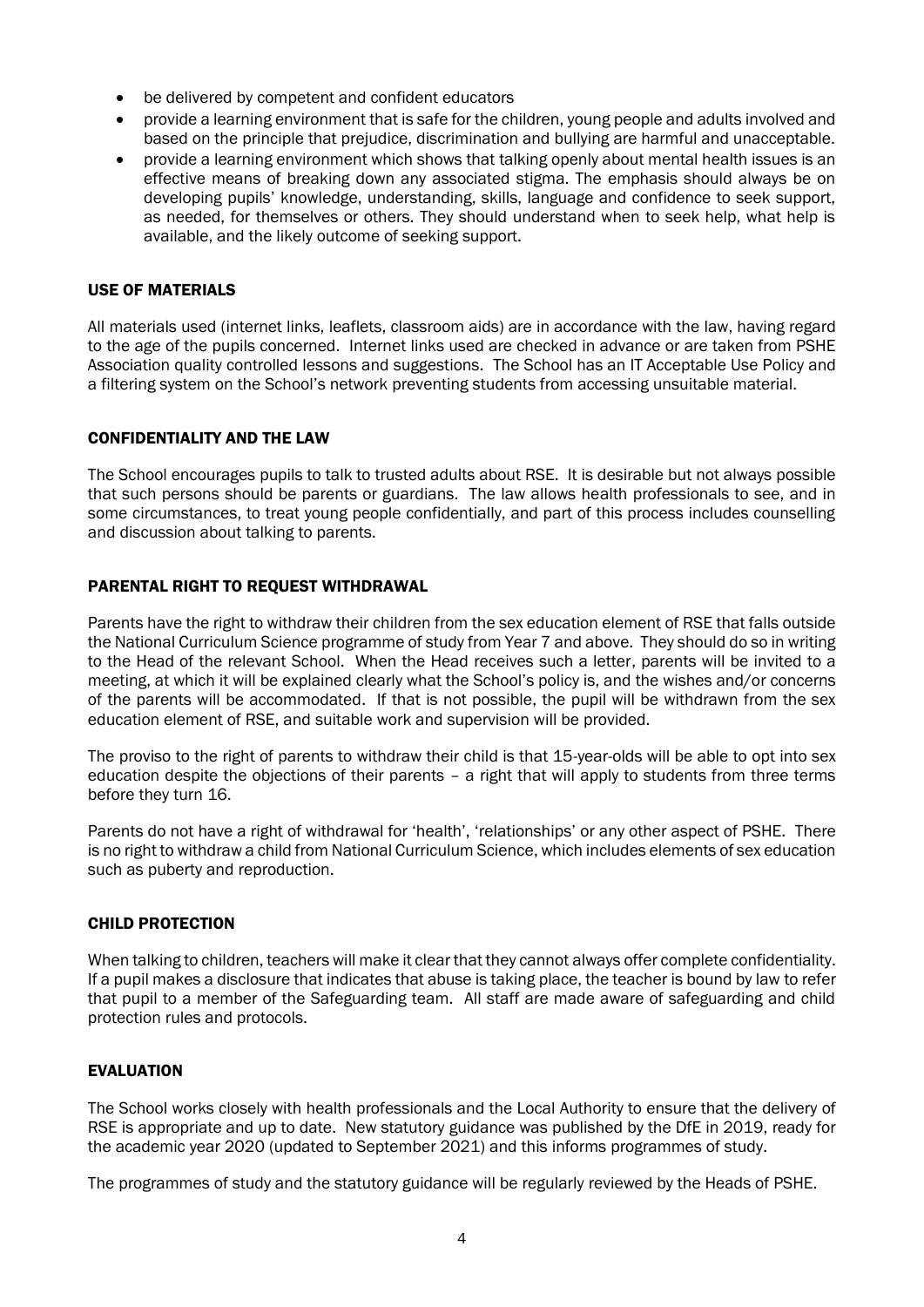#### DIFFERENTIATION

RSE and Health Education is delivered in a range of different subject areas. Lessons are differentiated depending on the makeup of individual groups, taking into account: ability, gender, ethnic origin and language ability. At a basic level, students will be required to build up a factual knowledge base. When delivering certain potentially sensitive subjects, teachers are aware of cultural differences and understanding. If necessary, groups may be split by gender but this would be considered an exception rather than the rule. EAL students are encouraged to mix with British students and mixed gender groups are encouraged to stimulate healthy and unbiased discussion. Liaison with the Health Centre, Houseparents, HODs of EAL, More Able and SEND means that any specific access issues can be addressed promptly and sensitively. A safe environment for discussion of sensitive subjects is always sought.

RSE, Health education and PSHE education addresses diversity issues and ensures equality for all by addressing contextual issues identified through our pastoral management system. The delivery of these subjects is designed to comply with the Equality Act 2010.

#### ASSESSMENT

Pupils' knowledge and understanding is assessed through classroom discussion and formative assessment activities. Teachers should collect evidence of learning to make a judgement about pupils' progress which may include: presentations, written evidence, group work, observations. Application of knowledge and skills in wider school participation, resolving conflict, making decisions and forming positive relationships.

#### ADVICE AND SUPPORT FOR TEACHERS

All teachers who teach RSE and Health Education will receive advice based on that issued by the PSHE Association including:

- ground rules
- distancing measures e.g. use examples of conversations or situations to avoid personal stories
- handling questions
- avoiding shock or shame
- positive social norms
- making RSE and Health Education safe and inclusive.

#### POLICY REVIEW

This policy is formed and reviewed under the direction of the Senior School Head of PSHE in consultation with the PSHE leads in the Preparatory and Pre-Preparatory Schools, the PSHE staff in the three schools, the Designated Safeguarding Leads, Deputy Heads (Academic), the Health Centre staff and any other staff as required. Student voice will be taken into consideration as part of the monitoring and evaluation process. Parents are invited to engage with the policy review process and to make their views known via the PSHE leads in each School.

The policy is formally reviewed and subsequently presented to and adopted by the Education Committee of the Board of Governors on an annual basis. The finalised policy is then published on the School website and a copy is available to anyone who requests it.

#### LINKS TO OTHER POLICIES

This policy is associated with the following Bromsgrove School policies:

• PSHE Policy (Senior School)